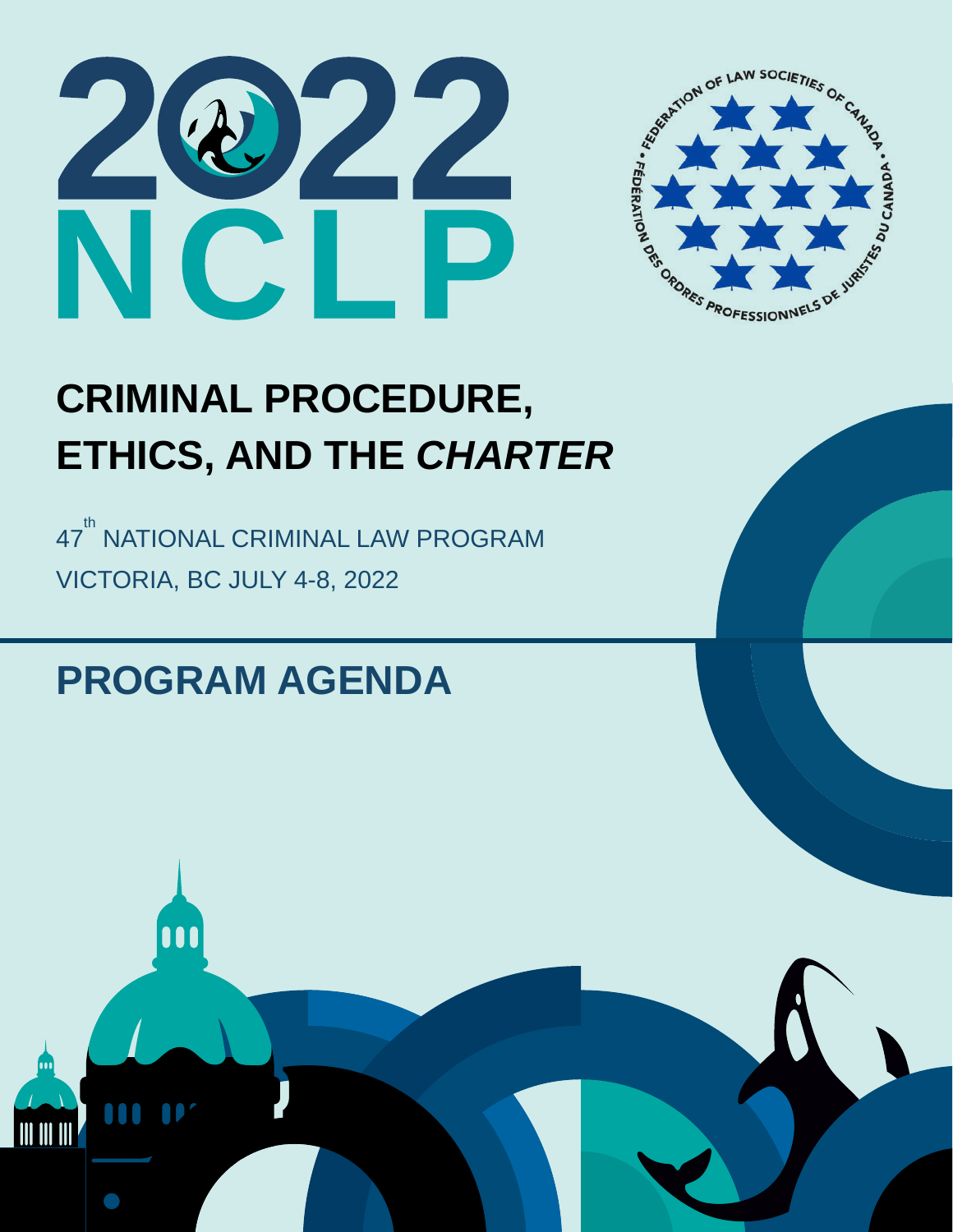## **The NCLP thanks its valued partners, sponsors and exhibitors**









LES lat-joies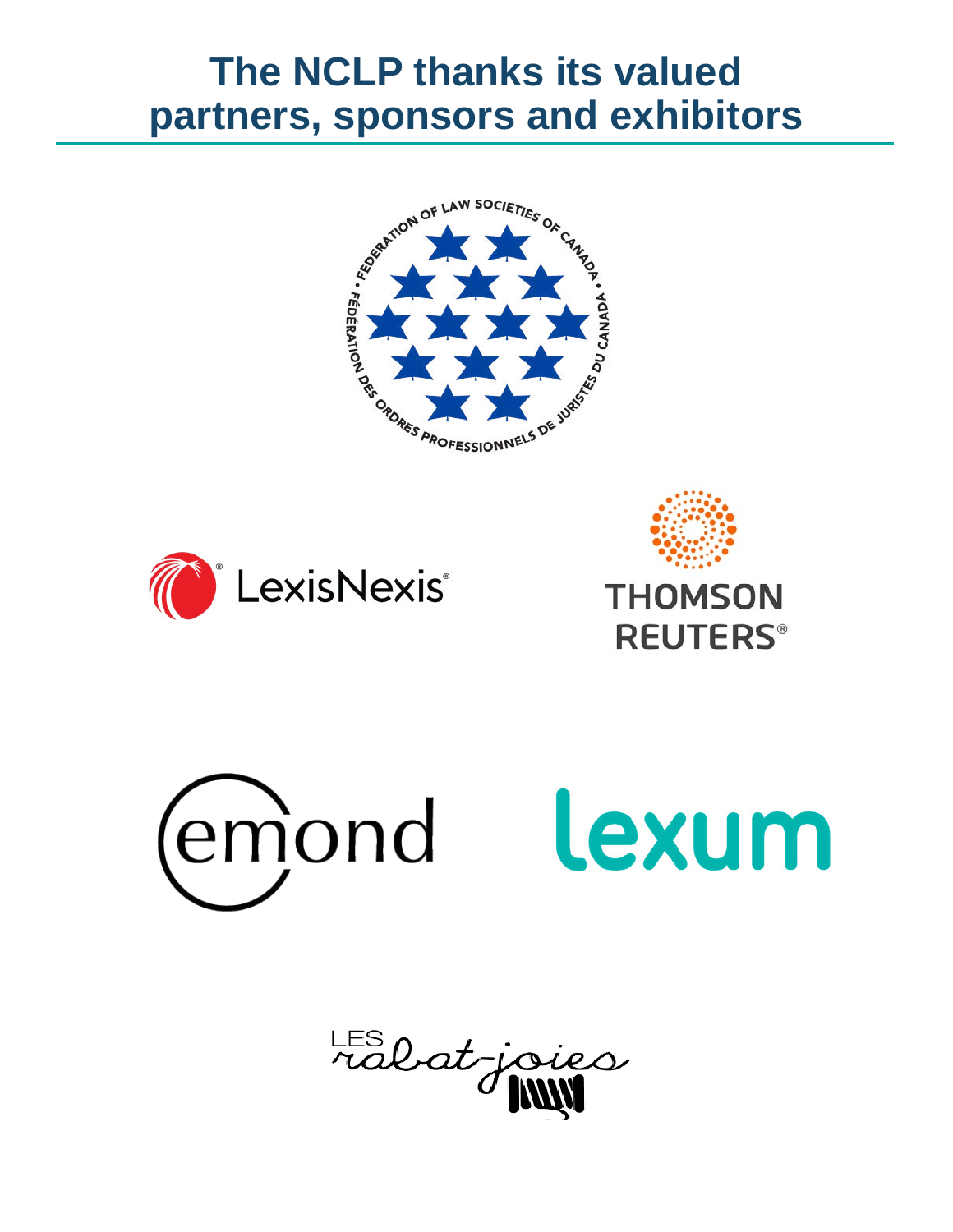**3:30 pm - 6:00 pm**

**SUNDAY JULY 3, 2022**<br> **pm - 6:00 pm**<br> **Registration**<br> **Registration**<br> **Registration**<br> **SPECIES**<br> **PROMISON REUTERS**<br> **CRIPLIONS ON REUTERS Registration Centre Victoria Convention Centre**<br>
Registration sponsored by: <br>
720 Douglas Street, Level 1 720 Douglas Street, Level 1 **Registration sponsored by:**

### **4:30 pm - 6:00 pm**

### **First Timer's Reception The Sticky Wicket Pub (Rooftop)** 919 Douglas St.

This casual meet and greet is designed to give new Program attendees a chance to network with other first-timers and receive information from experienced faculty about the week ahead. (Cash bar)

### **Accreditation**

**The following specific accreditations have been received:**

| Law Society of British Columbia:     | Accredited CPD Provider; up to 23.0 Credits                                                                                                             |
|--------------------------------------|---------------------------------------------------------------------------------------------------------------------------------------------------------|
| Law Society of Saskatchewan:         | Accredited CDP provider, up to 7.0 Ethics Hours                                                                                                         |
| <b>Law Society of New Brunswick:</b> | Approved CPD activity, up to 21.0 Hours                                                                                                                 |
| <b>Law Society of Ontario:</b>       | This program contains 2 hours of EDI Professionalism<br>content and 8 hours and 20 minutes of Professionalism con<br>tent. Refer to indicated sessions. |







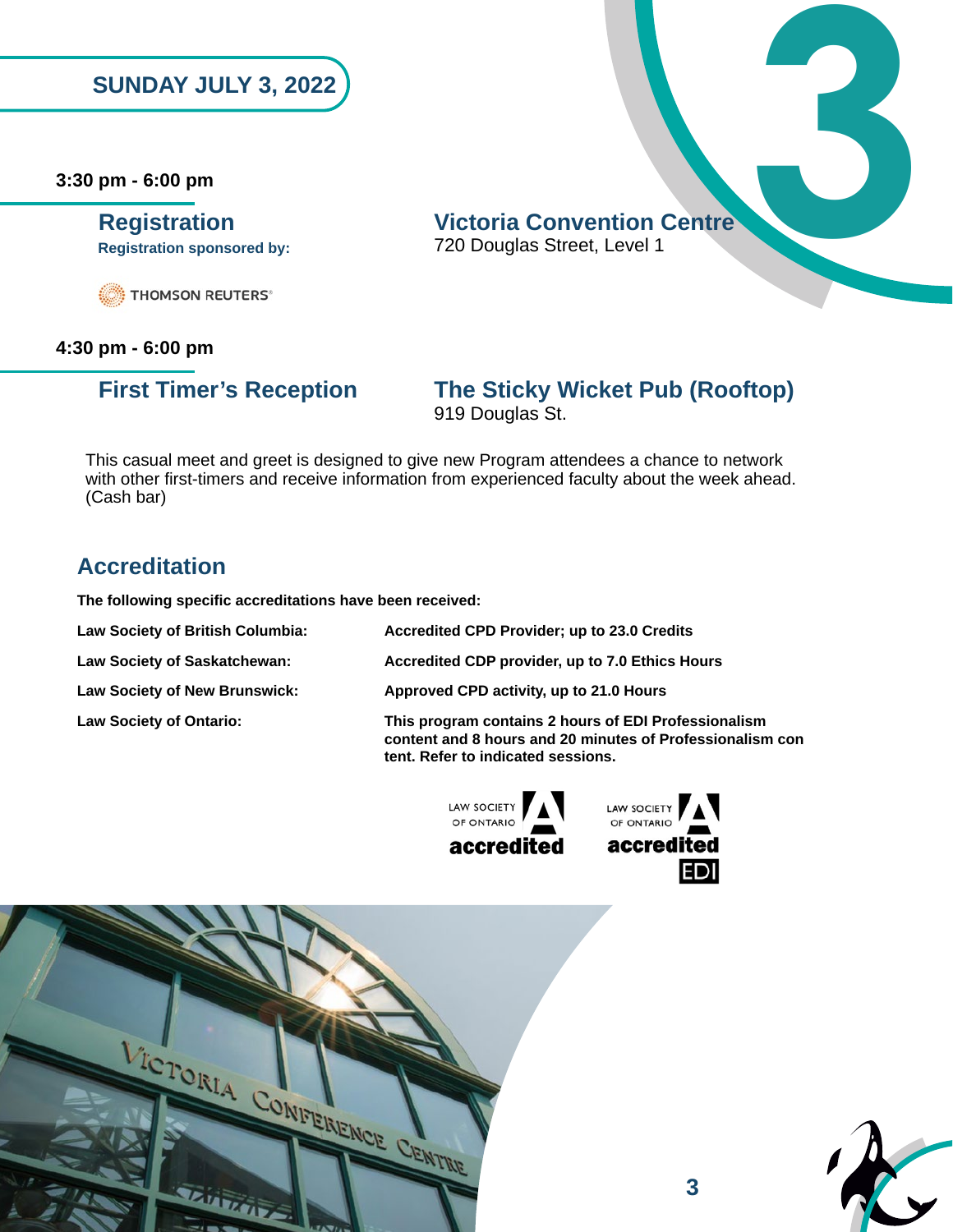### **MONDAY JULY 4, 2022**

 **7:45 am - 4:00 pm**

**Registration sponsored by:** Level 1

**THOMSON REUTERS®** 

 **Registration Victoria Convention Centre**

**8:00 am - 8:45 am**

**4**

A light breakfast will be provided daily **Level 2** 

**Breakfast Victoria Convention Centre**

### **8:45 am - 9:00 am**

## **Welcome and Introductions Victoria Convention Centre<br>Carson Hall, Level 2\***

Presenters: Planning Committee Pinder Cheema, Representative of the Federation of Law Societies

### **9:00 am - 9:30 am**

### **Opening Presentation: It's Good to Be Back Reflecting on the Last Two Years**

Presenters: Justice Joyce DeWitt Van Oosten Scott Fenton Justice Jocelyn Speyer Section: A

### **9:30 am - 9:45 am**

### **Innovation and Resilience**

 Video presentation on the courts' response to COVID-19 in British Columbia.

### **9:45 am - 10:45 am**

### **Where Do We Go From Here? Virtual Appearances and Other Possibilities**

Chair: Judge Cameron Gunn<br>
Panelists: Justice Allison Delland **Justice Allison Dellandrea** Section: B Karen Endres Section: B Rod Garson Section: B

### **10:45 am - 11:05 am**

**Health Break**

*\*All sessions will take place in Carson Hall within the Victoria Convention Centre unless noted otherwise.*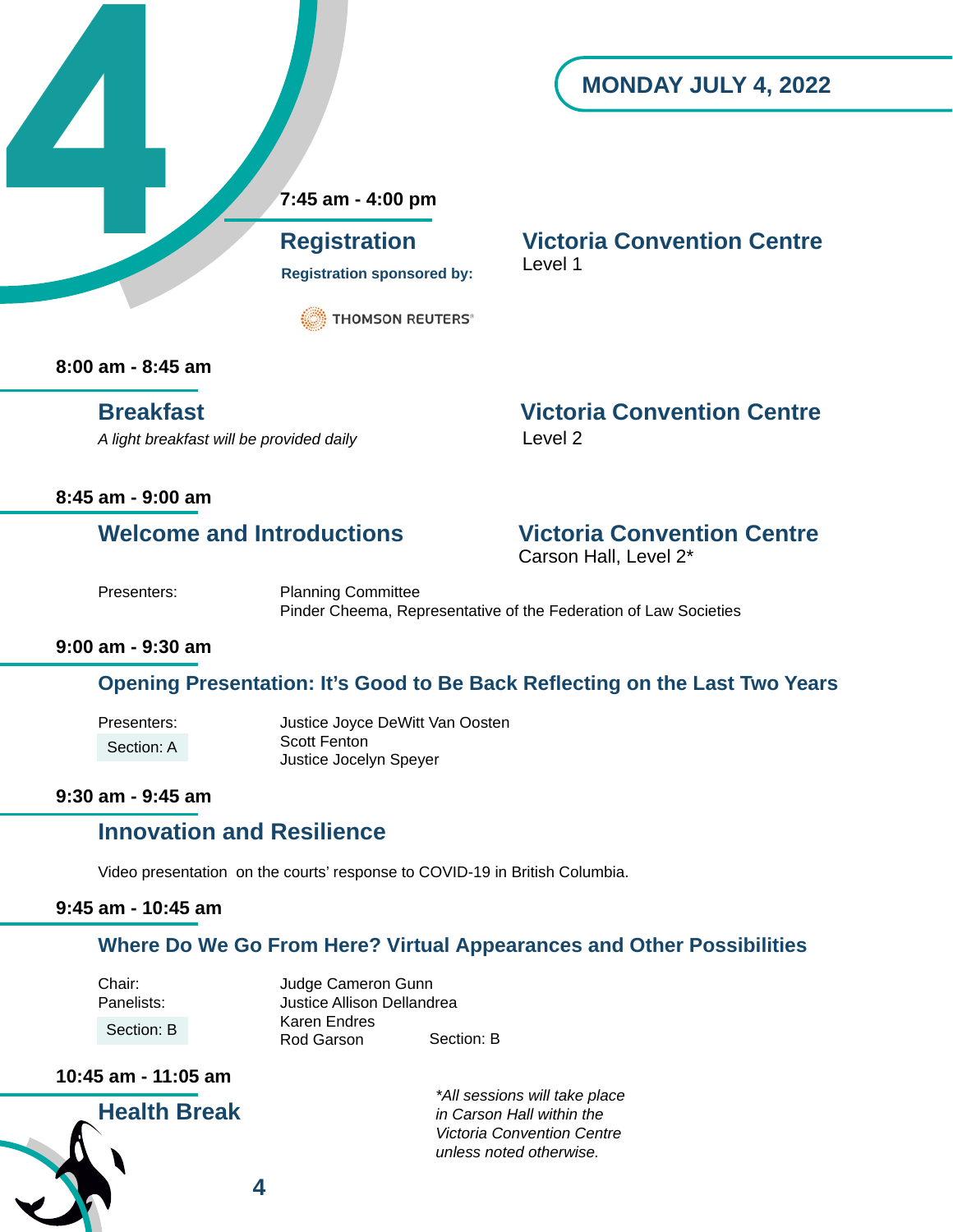### **Interim Judicial Release**

Chair: Justice Joe Di Luca<br>Panelists: Justice Ian Carter Justice Ian Carter Section: C Sarah Inness Mabel Lai

### **12:00 pm - 1:20 pm**

**Lunch**

*Lunch is not provided. Suggested local restaurants at page 15*

### **1:20 pm - 2:10 pm**

### **Procedures unique to the trial of sexual offences**

Chair: Ami Kotler<br>
Panelists: Marie-Chrs Section: D

Marie-Chrstine Godbout Annie Emond Anil Kapoor



### **2:10 pm - 3:00 pm**

### **Police-citizen encounters on the street**

Section: E

Chair: Nader Hasan<br>
Panelists: Frank Addaric Frank Addario Michelle Booker

**3:00 pm - 3:20 pm**

**Health Break**



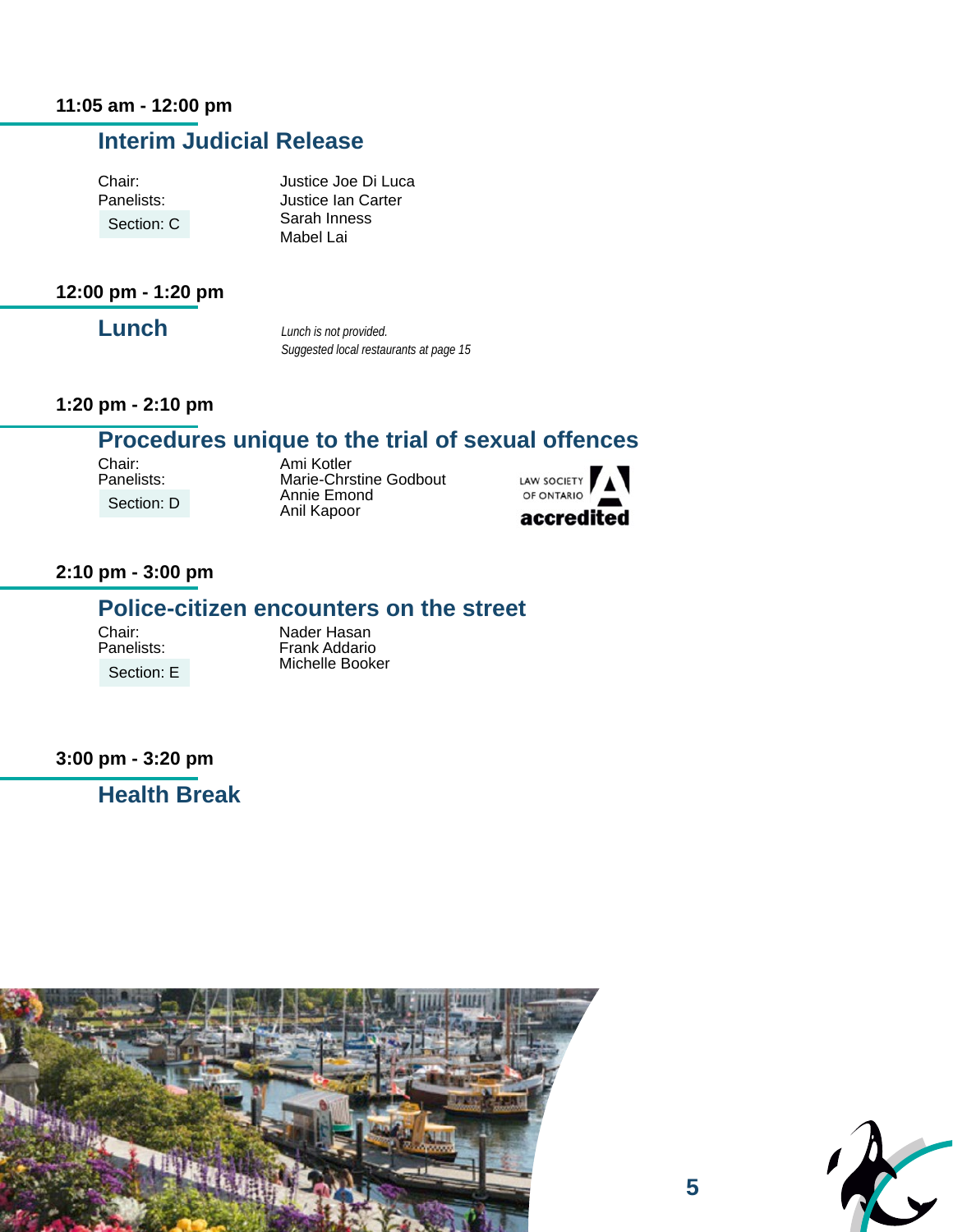**1**

**2**

**3**

**4**

## **Breakout Sessions**

**Sessions selected onsite.**

## **1** D.O.'s, L.T.S.O.'s and specialized peace bonds *Advanced session, intended for registrants with significant criminal law experience*

**Saanich**<br>Chair: Judge Elizabeth Buckle<br>Panelists: Michael Davies **Teresa Donnelly** 

Section: F.1

**Extradition**<br>
Advanced session, intended for registrants with significant criminal law experience<br>
Rob Currie<br>
Rob Currie Panelists: Gerald Chan Jennifer Conroy *Advanced session, intended for registrants with significant criminal law experience* Section: F.2

## *Garofoli* **applications – challenging search warrants and wiretaps Carson Hall** Chair: Scott Fenton

Section: F.3

 Panelists: Judge Hugh Harradence Rod Garson Danielle Robitaille

# *Garofoli* **applications – challenging search warrants and wiretaps (session en français)<br>
Colwood<br>
Chair: Giuseppe Battista<br>
Panelists: Justice Alexandre Boucher**

Section: F.3

Justice Alexandre Boucher Marie-Christine Godbout Francois Lacasse

### **4:30 pm**

### **Opening Reception 6 VCC Pavilion**

Don't miss our annual Opening Reception. This is a great chance to make new friends and reconnect with former colleagues - after two years away, there's lots of catching up to do!

Light refreshments provided, cash bar.



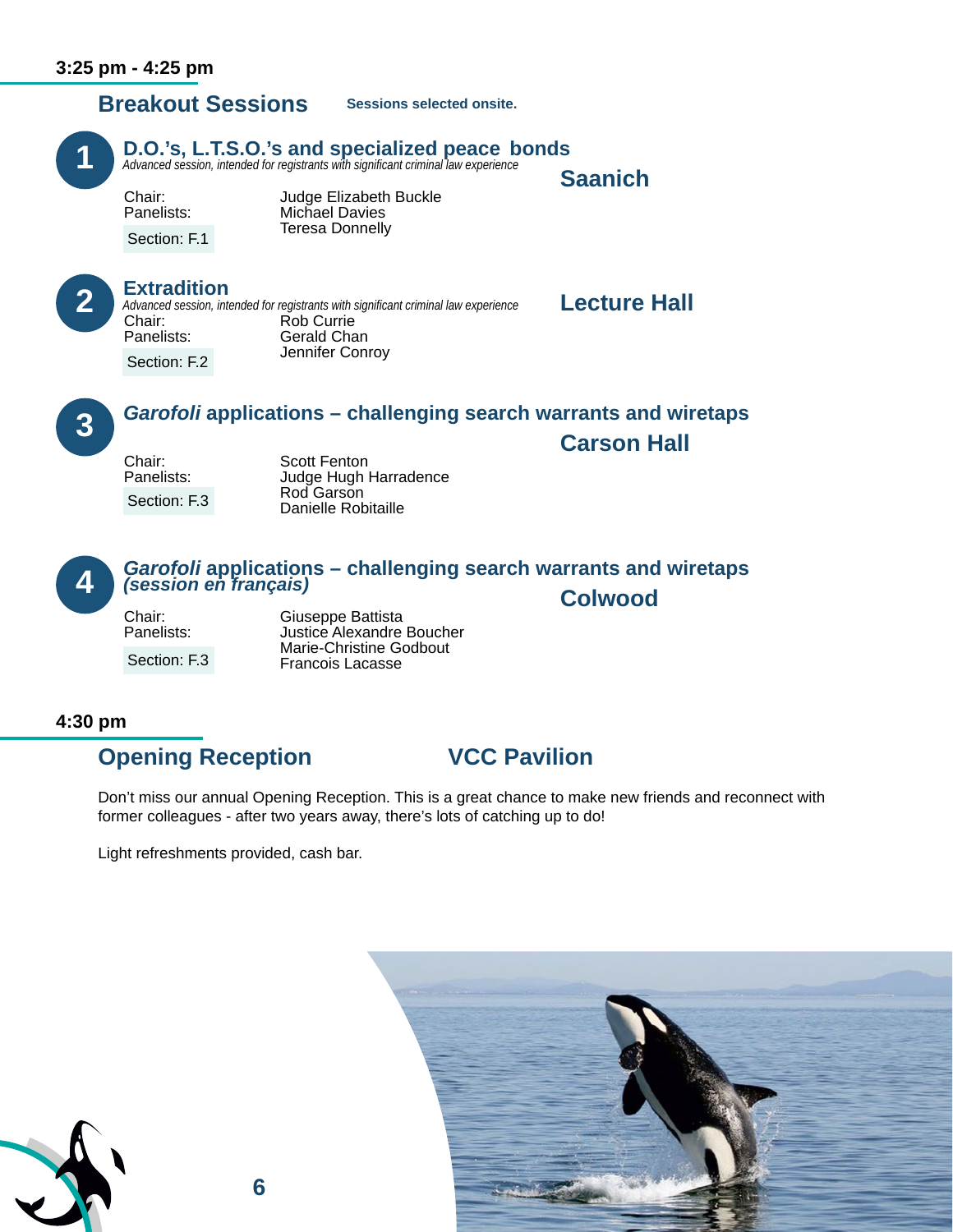**7:45 am – 8:45 am**

### **Mentoring Breakfast: Practice Management Issues**

Over a light breakfast, selected faculty members interact with registrants with 5 years or less criminal law experience in informal discussion about the challenges and unknowns of early criminal practice. Tuesday's breakfast will focus on practice management issues. Pre-registration is required. **5 am** – 8:45 **am**<br> **Mentoring Breakfast:**<br> **Practice Management Issues**<br>
Over a light breakfast, selected faculty members interact with registrants with 5 years or<br>
less criminal law experience in informal discussion ab

**Sponsored by:**







**8:00 am - 8:45 am**

**Breakfast**

**9:00 am - 9:45 am**

### **Police Access to Online Information**

Section: G

Chair: Dane Bullerwell<br>
Panelists: Scott Hutchison Andi MacKay<br>Randy Schwartz

**9:45 am - 10:25 am**

**Lectures on Ethics**

Section: H

**Ethical issues for the Crown in Plea Negotiations**

Lesley Ruzicka

### **Ethical issues for the Defence in Plea Negotiations** Danielle Robitaille

**Ethical issues for Crown and Defence relating to witness preparation** Judge Cameron Gunn

**Ethical obligations to the court, as officers of the court**

Scott Fenton

**10:25 am - 10:45 am**

**Health Break**

**10:45 am - 11:35 am**

### **Search and Seizure: What's new and interesting?**

Section: I

Chair: Eric Gottardi **Gerald Chan**  Suzanne Kendall Justice Susan Magotiaux



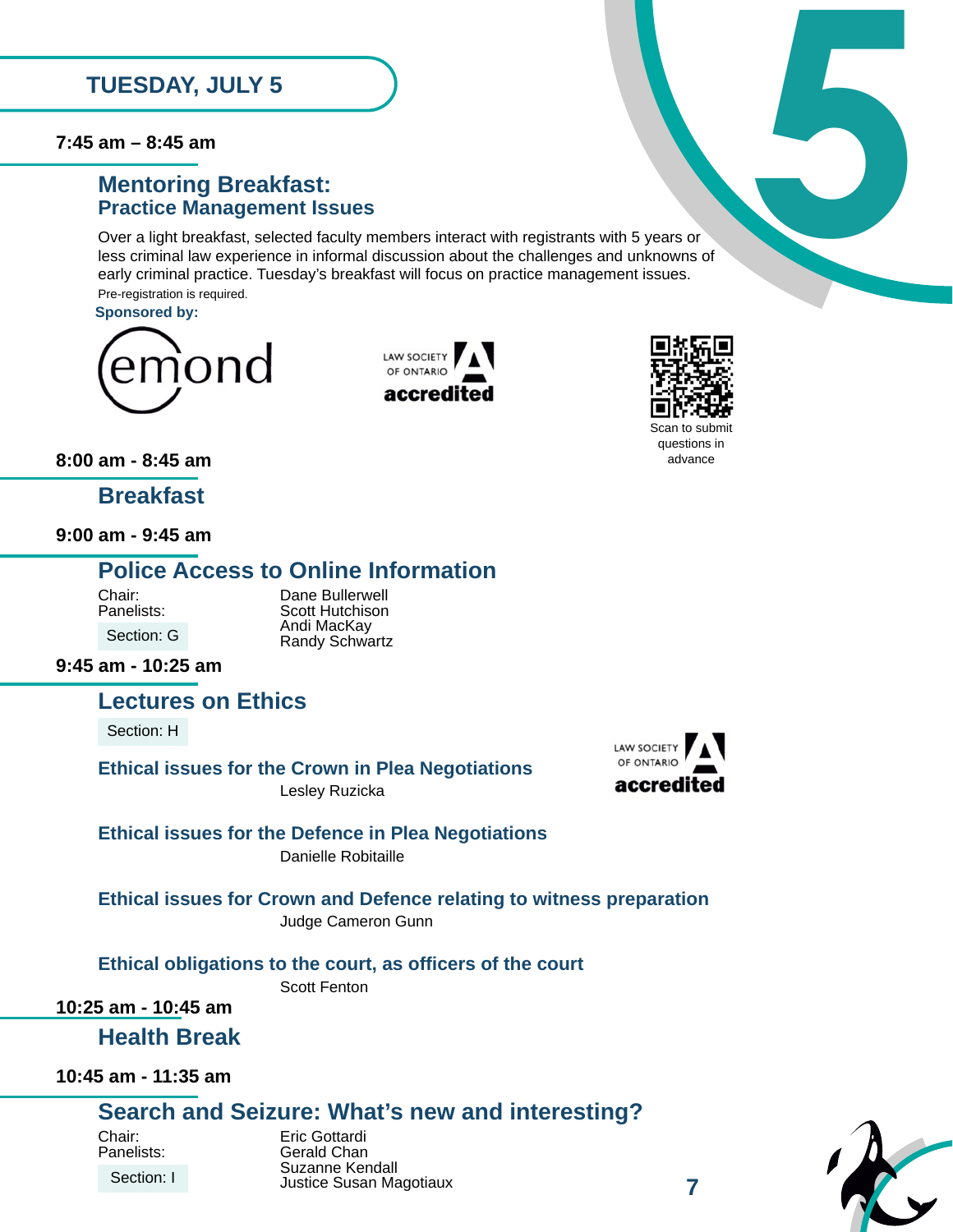### **Concurrent Workshops Sessions selected during registration.**

**1**

**2**

### **Small Group Workshop #1** See name tag for room assignment

These sessions will involve faculty-led discussions based on a fact-problem that registrants will receive in advance. Section: J.1

### **Writing Workshop (Part 1 of 2) Saanich**

This 2-part workshop will focus on three topics:

- The cardinal rules of written advocacy
- Knowing your reader's brain
- The link between written argument and oral submissions.



Presenter: The Honourable John Laskin



### **Seminar on Bringing and Responding to a Charter Application – the Basics Carson Hall<br>Chair: Chair: Justice Joyce DeWitt-Van Oosten**

Section: J.2

Chair: Justice Joyce DeWitt-Van Oosten<br>
Panelists: Justice Allison Dellandrea Justice Allison Dellandrea<br>Karen Endres<br>David Schermbrucker

### **12:40pm - 2:00 pm**

### **Lunch**

**2:00 pm - 2:45 pm**

### **Demonstration: The Judicial Pre-trial Conference**

Section: K

Judge: Justice Jocelyn Speyer<br>
Counsel: Counsel Nader Hasan Ami Kotler<br>Michelle Booker

### **2:45 pm - 3:30 pm**

### **The Right to Free Speech and its Limits**

Section: L

Chair: Justice Allison Dellandrea<br>
Panelists: Sandra Bracken Sandra Bracken Rob Currie Randy Schwartz

**3:30 pm - 3:50 pm**

**Health Break**

**3:50 pm - 4:30 pm**

## **The Least Effective Change in Criminal Procedure in the 21st Century - The Faculty Speaks, the Registrants Vote**

Chair: Frank Addario<br>
Panelists: Justice Susan Section: M



**Justice Susan Magotiaux**  Jonathan Rudin David Schermbrucker

**Vote using Poll Everywhere Deadline: Tuesday 5 pm Results announced at 9:45 am on Wednesday.**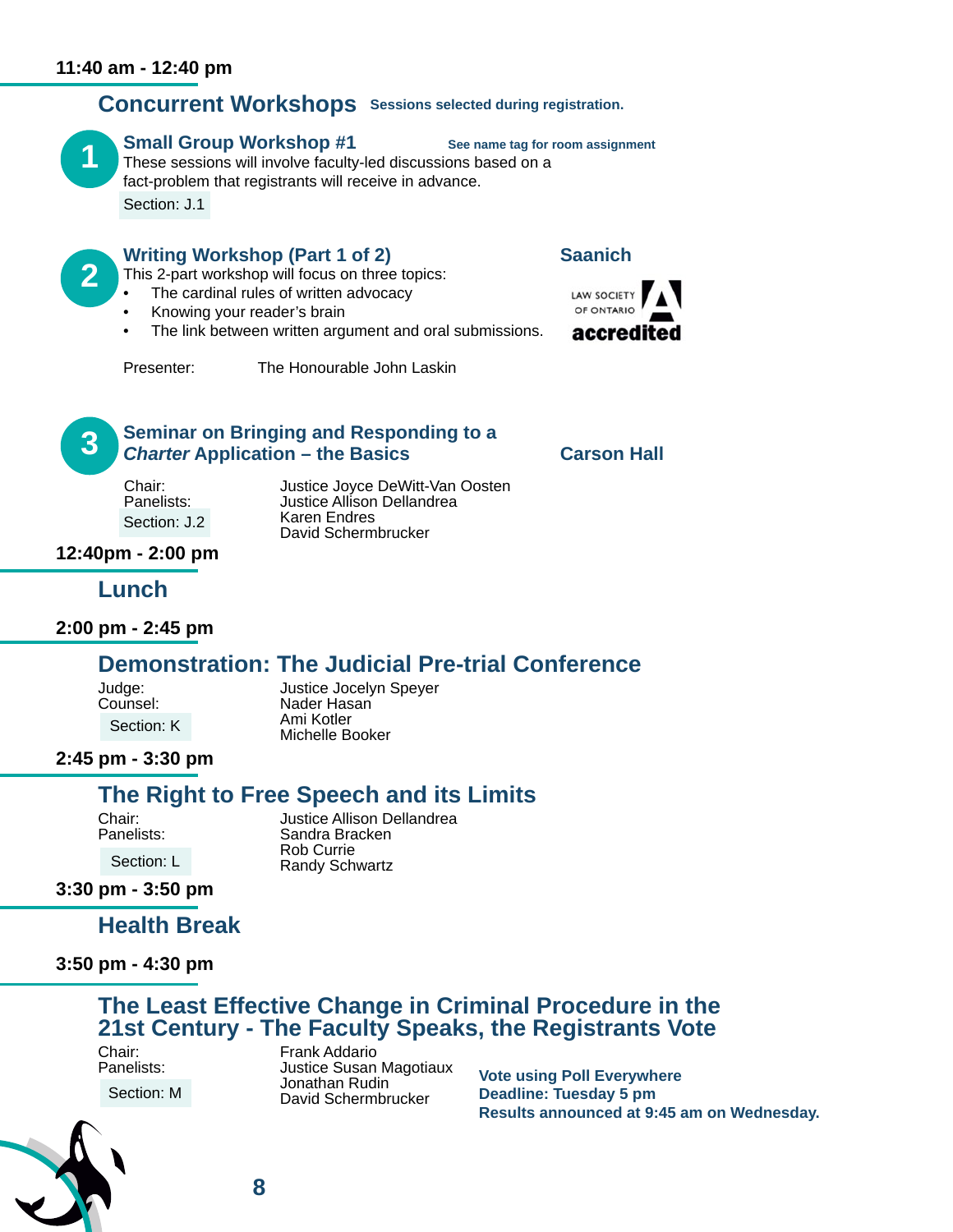**8:00 am - 8:45 am**

### **Breakfast**

**8:15 am - 8:45 am**



### **Demo: Accelerating your Research with Thomson Reuters**

Join Thomson Reuters over breakfast as we show you how to research more efficiently using Westlaw Edge Canada, Topical Text and Annotations, ProView (eBook platform) and an introduction to CaseLines. **EXECUTE STAY, JULY 6**<br> **EXECUTE STAND BY A STAND SON REUTERS**<br> **EXECUTE AND DEVICE AND SON RELATED SONG A STAND SONG STAND SONG A STAND SONG A SURFERS**<br>
Join Thomson Reuters over breakfast as we show you how to research m

### **9:00 am - 9:45 am**

### **Specialized Courts: Their purposes and processes**

Chair: Suzanne Kendall<br>
Panelists: Sennifer Conrov Jennifer Conroy Michael Davies Justice Len Marchand



### **9:45 am - 10:30 am**

Section: N

### **Impaired Driving: What's new and interesting**

Section: O

Chair: Judge Hugh Harradence<br>
Panelists: Justice Ian Carter Justice Ian Carter Anil Kapoor Lesley Ruzicka

### **10:30 am - 10:50**

**Health Break**

### **10:50 am - 11:10 am**

### **Judicial Involvement in Resolution Discussions**

 Counsel's perspective: Eric Gottardi

A judge's perspective: Judge Elizabeth Buckle

Section: P

### **LAW SOCIETY** OF ONTARIO accredited

### **11:10 am - 12:10 pm**

### **Ask Me Anything about Ethics: A Roundtable Discussion of Difficult Ethical Problems**

Section: Q

Chair: Justice Jocelyn Speyer<br>Panelists: Guiseppe Battista **Guiseppe Battista**  Justice Joe DiLuca Teresa Donnelly

**Submit questions to the faculty in advance by scanning the code at right or at the Registration Desk. Selected questions will be addressed during this session. Deadline: Tuesday 5pm**



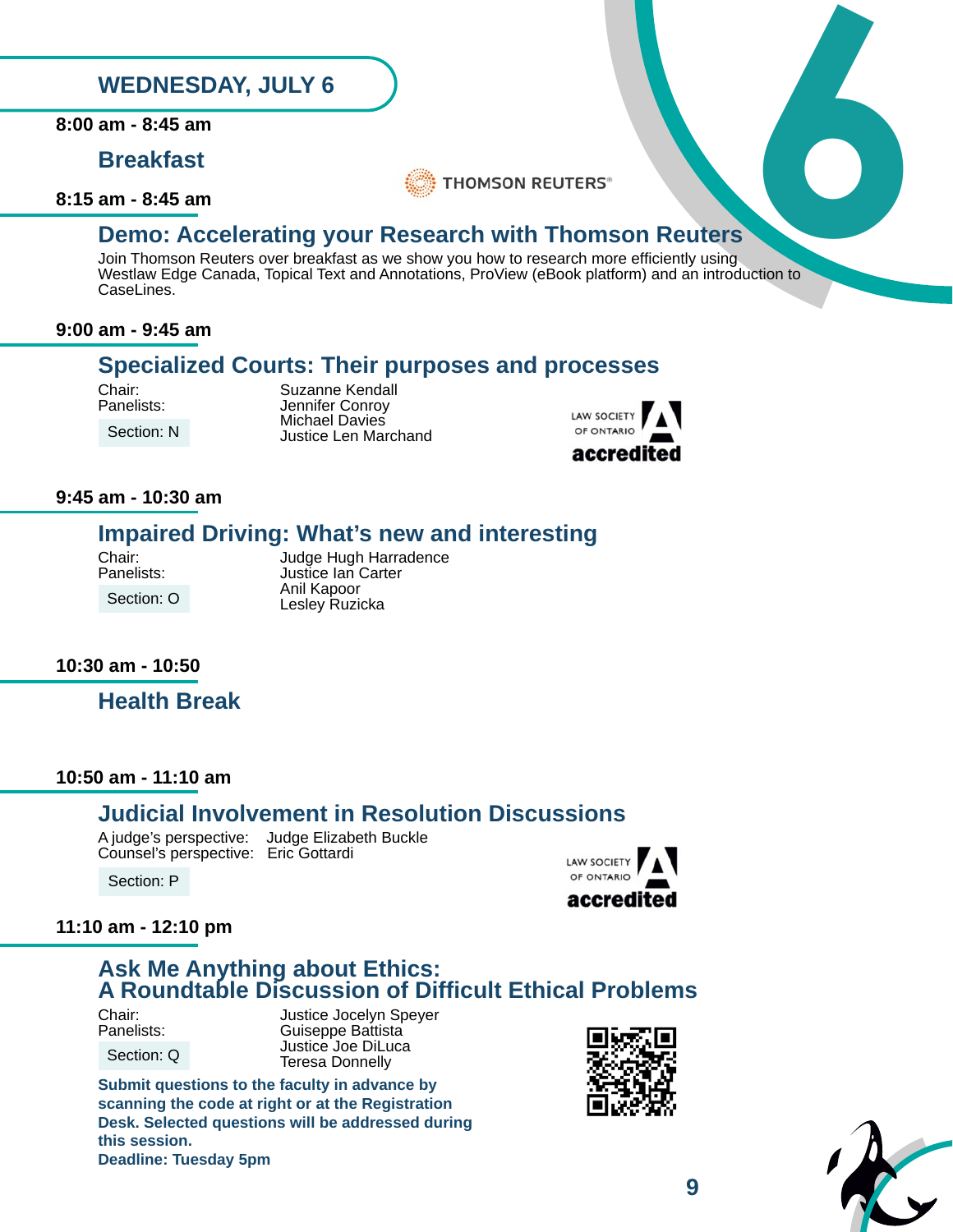### **7:45 am - 8:45 am**

# **7.45 am - 8.45 am<br>
Mentoring Breakfast: Establishing and<br>
Maintaining Professional Relationships<br>
over a light breakfast, selected faculty members inneration white registrants with<br>
years or less criminal law experience i Mentoring Breakfast: Establishing and Maintaining Professional Relationships**

nond

Over a light breakfast, selected faculty members interact with registrants with 5 years or less criminal law experience in informal discussion about the challenges and unknowns of early criminal practice. Thursday's breakfast will focus on establishing and maintaining professional relationships, including managing inter-personal conflicts. *Pre-registration is required.*

**LAW SOCIETY** 

OF ONTARIO accred

**Sponsored by:**

**8:00 am - 8:45 am**

**Breakfast**

**9:00 am - 9:45 am**

### **The Right to Counsel**

 Mabel Lai Section: R

Chair: Francois Lacasse Dane Bullerwell<br>Mabel Lai Annie Emond

**9:45 am - 10:15 am**

### **Lectures on Ethics**

Section: S



Scan to submit questions in advance

**Obligations to the self-represented defendant: Crown and Judiciary** Jonathan Rudin

**Defence counsel removal from the record – withdrawal and disqualification** Karen Endres

**What are the trial judge's obligations to the under-represented defendant?**

Justice Susan Magotiaux

**10:15 am - 10:35 am**

**Health Break**

**10:35 am - 11:20 am**

### **Demonstration: Limits on the Closing Addresses**

Section: T



Judge: Justice Alexandre Boucher Crown: Michelle Booker<br>
Defence: Defence: Danielle Robitail Danielle Robitaille

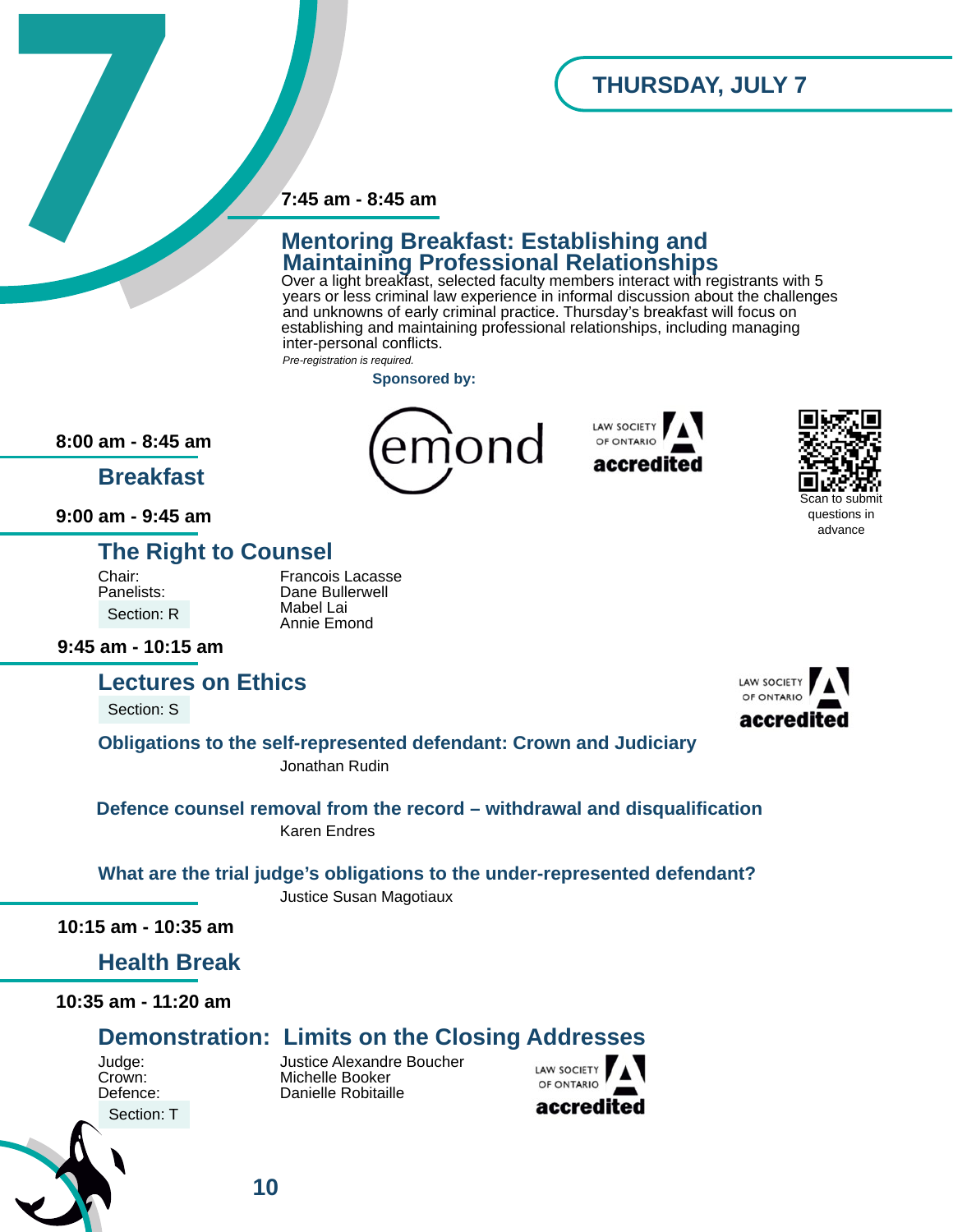

**Application – Complex Issues Carson Hall<br>Chair:** Justice Joyce DeWitt-Van Oosten

Nader Hasan Section: U.2

Chair: Justice Joyce DeWitt-Van Oosten <br>Panelists: Scott Fenton David Schermbrucker 

**12:15 pm - 1:30 pm**

**Lunch**

**12:30 pm - 1:00 pm**

**Demo: Lexbox by Lexum**<br>Join Lexum over the lunch hour to learn about Lexbox, a KM-as-a-Service solution integrating your documented knowledge in a resource such as CanLII that your organization's lawyers probably use daily. Five major features shape the product: Searching your documented knowledge alongside the CanLII content; Leveraging the CanLII citation network in user documents; Monitoring authorities to flag potentially outdated documents; Integrating with practice management solutions; and annotating primary law available on CanLII

### **1:30 pm - 2:10 pm**

### **Lecture: The Legacy and Impact of Residential Schools**



Presenter: Justice Len Marchand

### **2:10 pm - 2:55 pm**

### **Sentencing Hearings**

Section: V

Chair: **Justice Jocelyn Speyer**<br>
Panelists: Guiseppe Battista **Guiseppe Battista**  Sandra Bracken Teresa Donnelly

**2:55 pm - 3:10 pm**

**Question Period**

**Submit questions to the faculty in advance by scanning the code at right or at the Registration Desk. Selected questions will be addressed during this session. Deadline: Wednesday 12 PM**



**3:10 pm - 3:30 pm**

**Health Break**

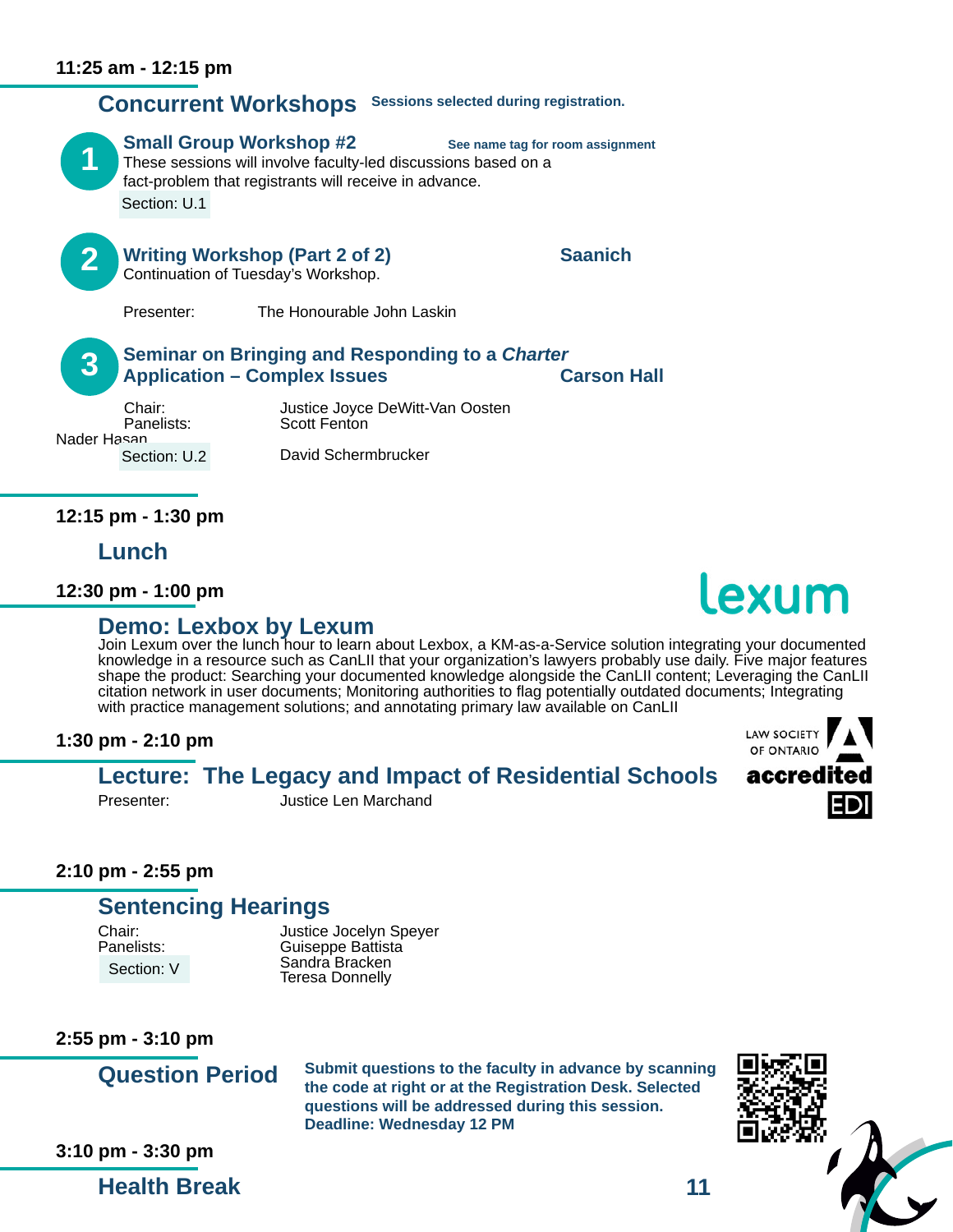### **3:30 pm - 4:30 pm**

**Sessions selected onsite.**

### **Breakout Sessions**

### **Jury Selection After Bill C-75 Carson Hall** Chair: Frank Addario **Carson Hall** Chair: Frank Addario **Panelists:**  Michelle Booker  **Jury Selection After Bill C-75 (session en français) Colford**<br>
Chair: Justice Alexandre Boucher<br>
Panelists: Marie-Christine Godbout Marie-Christine Godbout<br>Annie Emond Annie Emond Section: W.1 **Regulatory Investigations: Crossing the Rubicon** *Advanced session, intended for registrants with significant criminal law experience* **Chair:** Scott Hutchison Panelists: Jennifer Conroy<br>Costion: W.2 Rod Garson  **Statements to Persons in Authority Lecture Hall** Chair: Gerald Chan Sarah Inness Jonathan Rudin **1 2 3 4** Section: W.1 Section: W.2 Section: W.3

### **6:30 pm**

### **Closing Dinner The Inn at Laurel Point**

680 Montreal St

 Join faculty, delegates and sponsors for a memorable evening at The Inn at Laurel Point. Tickets on sale through online registration or at the Registration Desk. (availability limited)